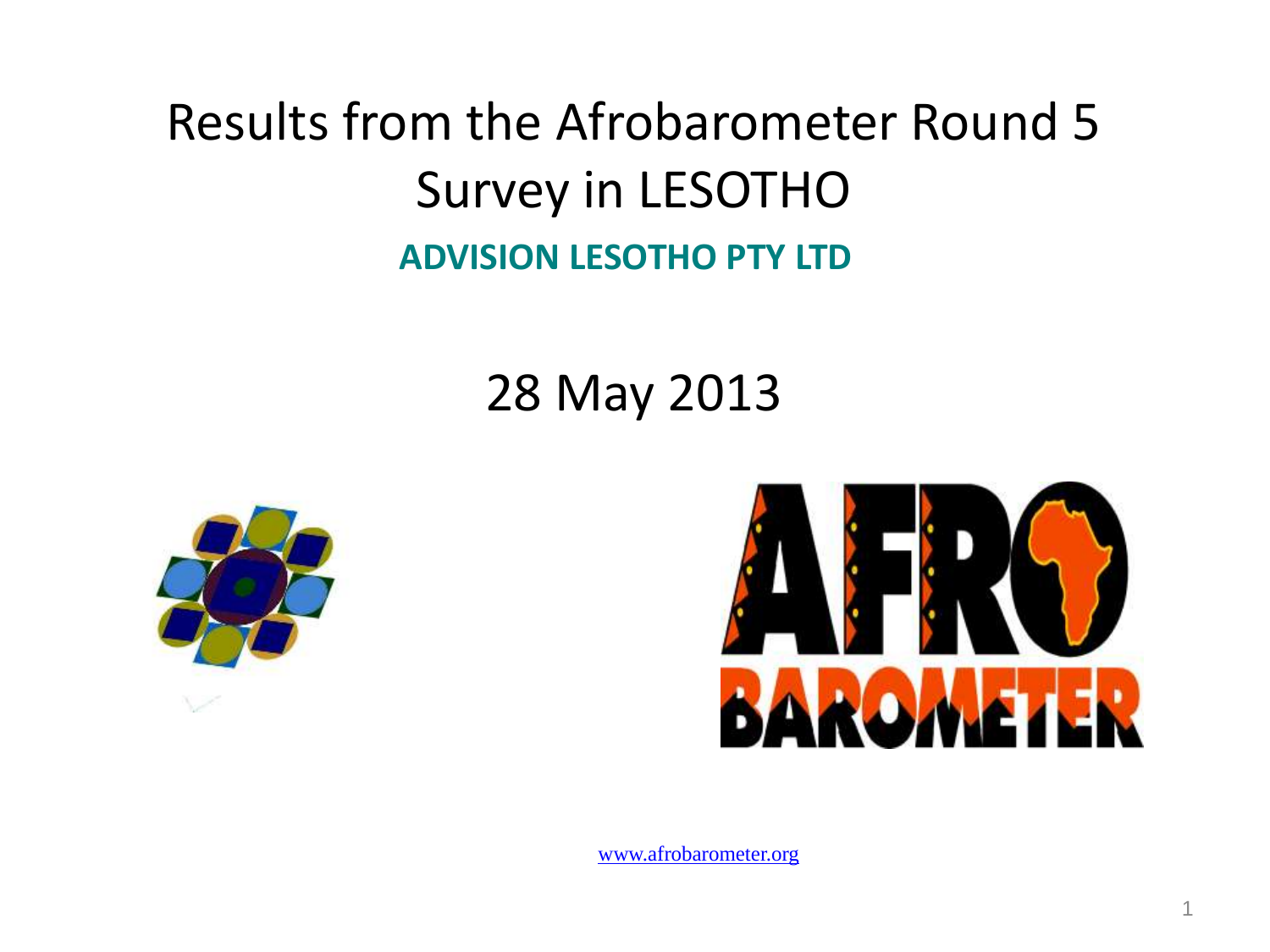



#### **ADVISION LESOTHO PTY LTD**

#### Increased Trust Levels in Lesotho's Institutions since 2008; Perceptions of Corruption Decline

### Lehakoe Recreational Club Maseru, Lesotho 21 May 2013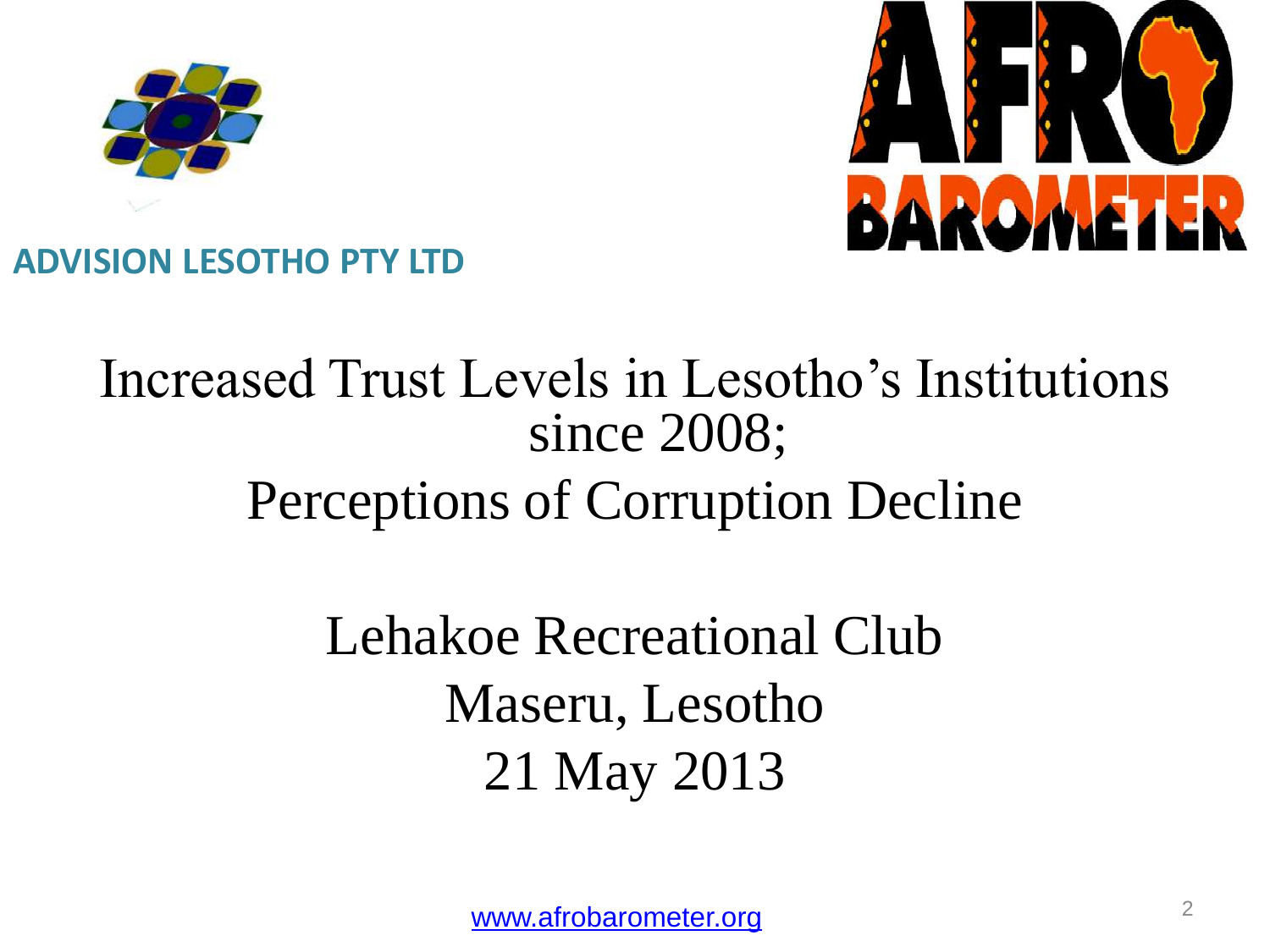

## Trust, Key Findings



- Survey results show trust in most institutions has risen slightly since the 4<sup>th</sup> survey round in 2008, while it remains below 2006 levels.
- The police and the courts were the only institutions for which trust declined slightly in 2012.
- The army is the most trusted institution in 2012, with 65% of survey respondents saying they trust it somewhat or a lot.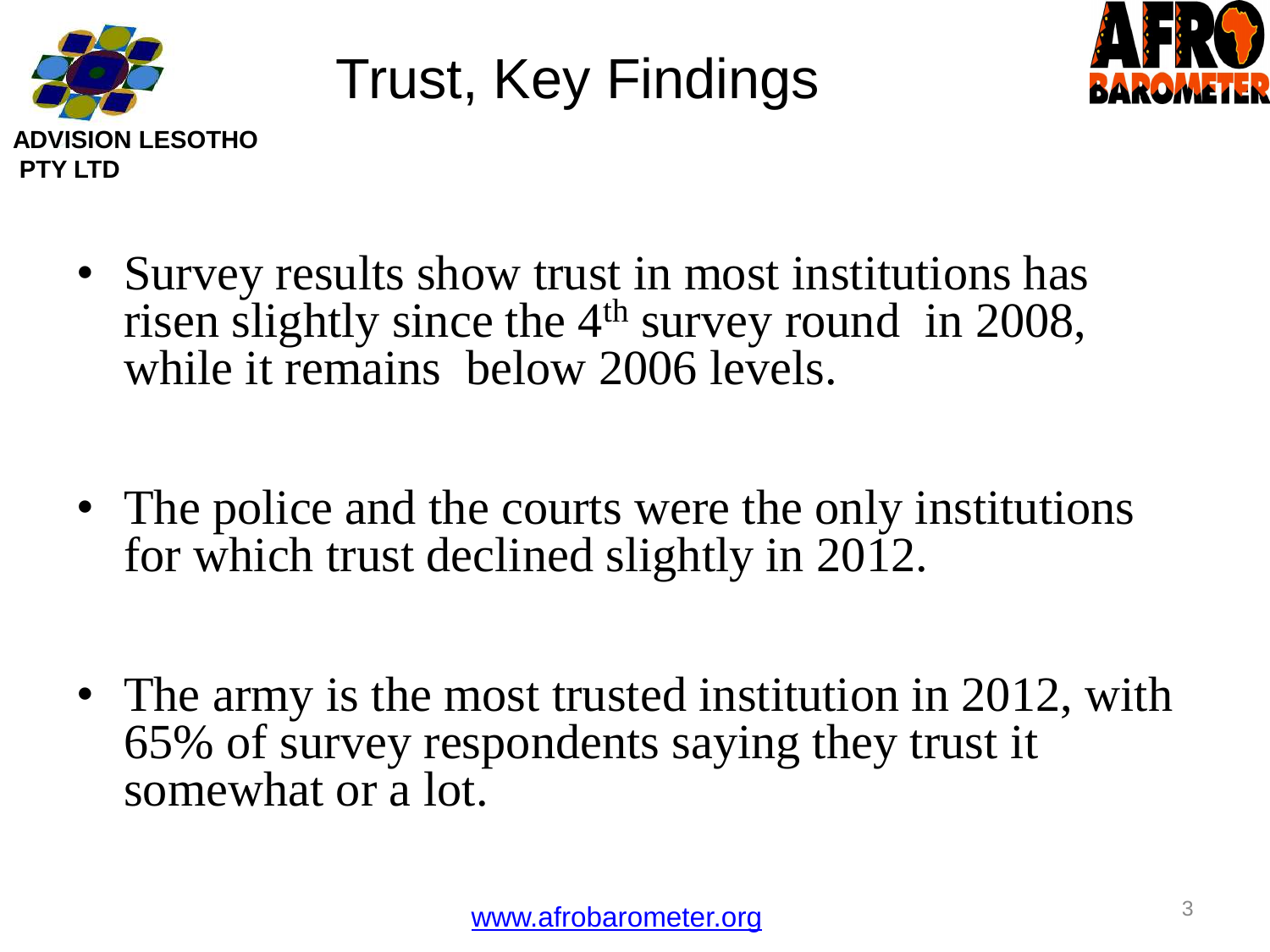

### Trust, Key Findings continued



**LESOTHO PTY LTD** 

- The coalition government is slightly more trusted in 2012 than the ruling party was trusted in 2008. Fifty percent of respondents indicated their confidence in it compared with 48% who said they trusted the ruling party in 2008.
- For community councillors, the trust level of 47% in 2012 was about the same as the previous two rounds.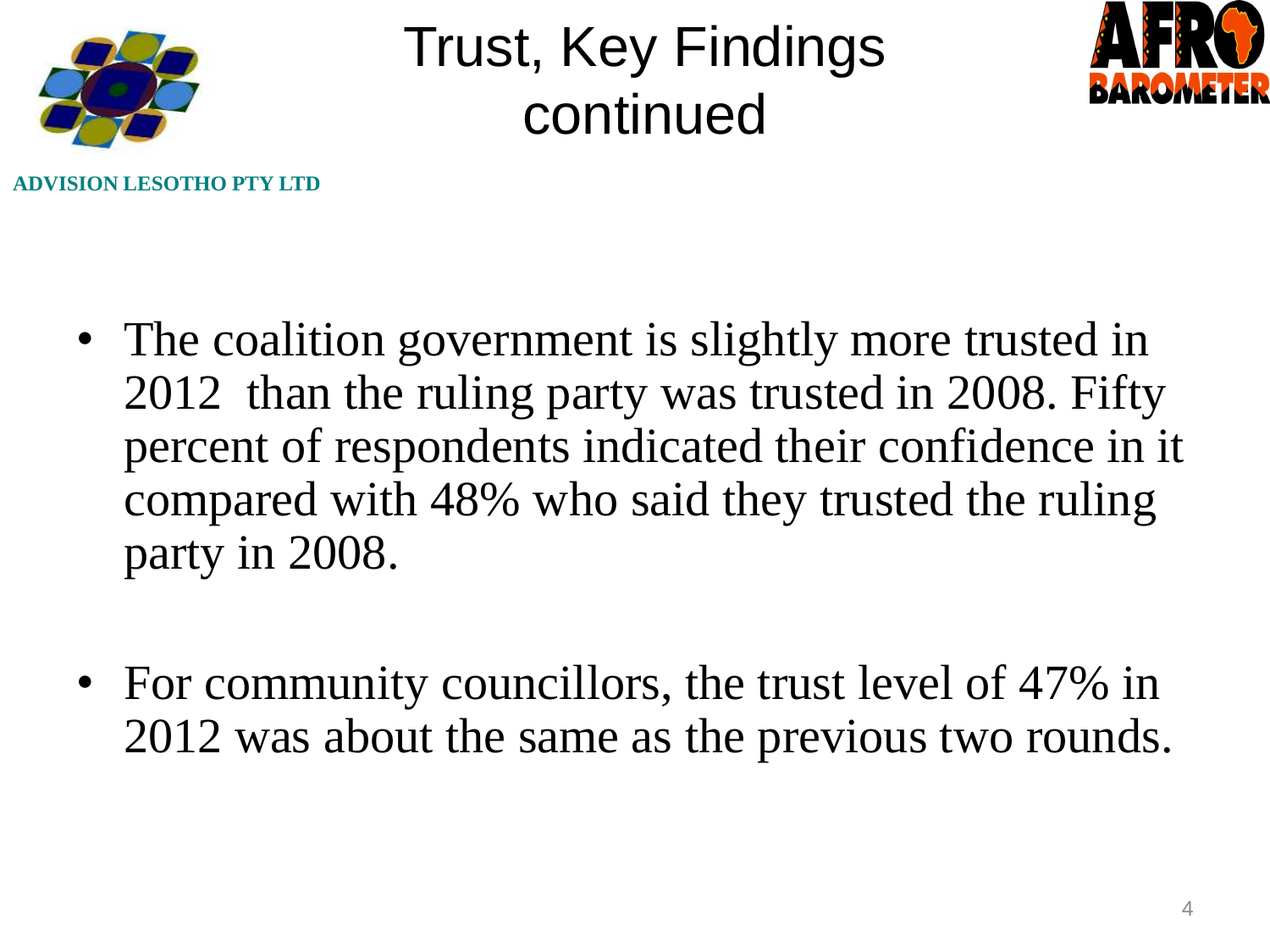

#### Trust in Public Institutions



#### **ADVISION LESOTHO PTY LTD**



Q: How much you trust these organizations? (% who said somewhat or a lot ) *\*the question wasn't asked of the army in 2008*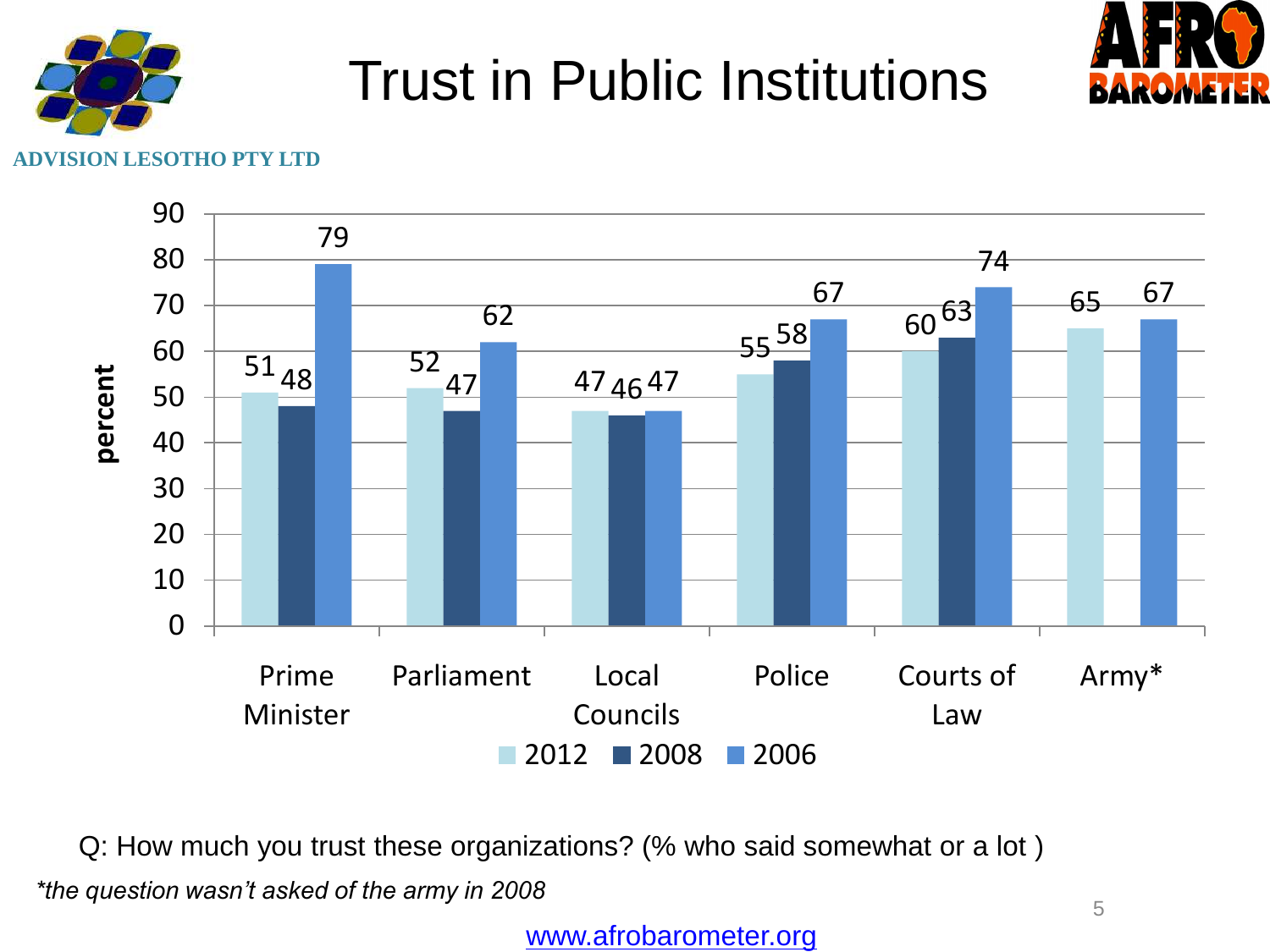

### Distrust in Public Institutions



#### **ADVISION LESOTHO PTY LTD**



*Q: How much you trust these organizations? (% who said just a little or not at all*)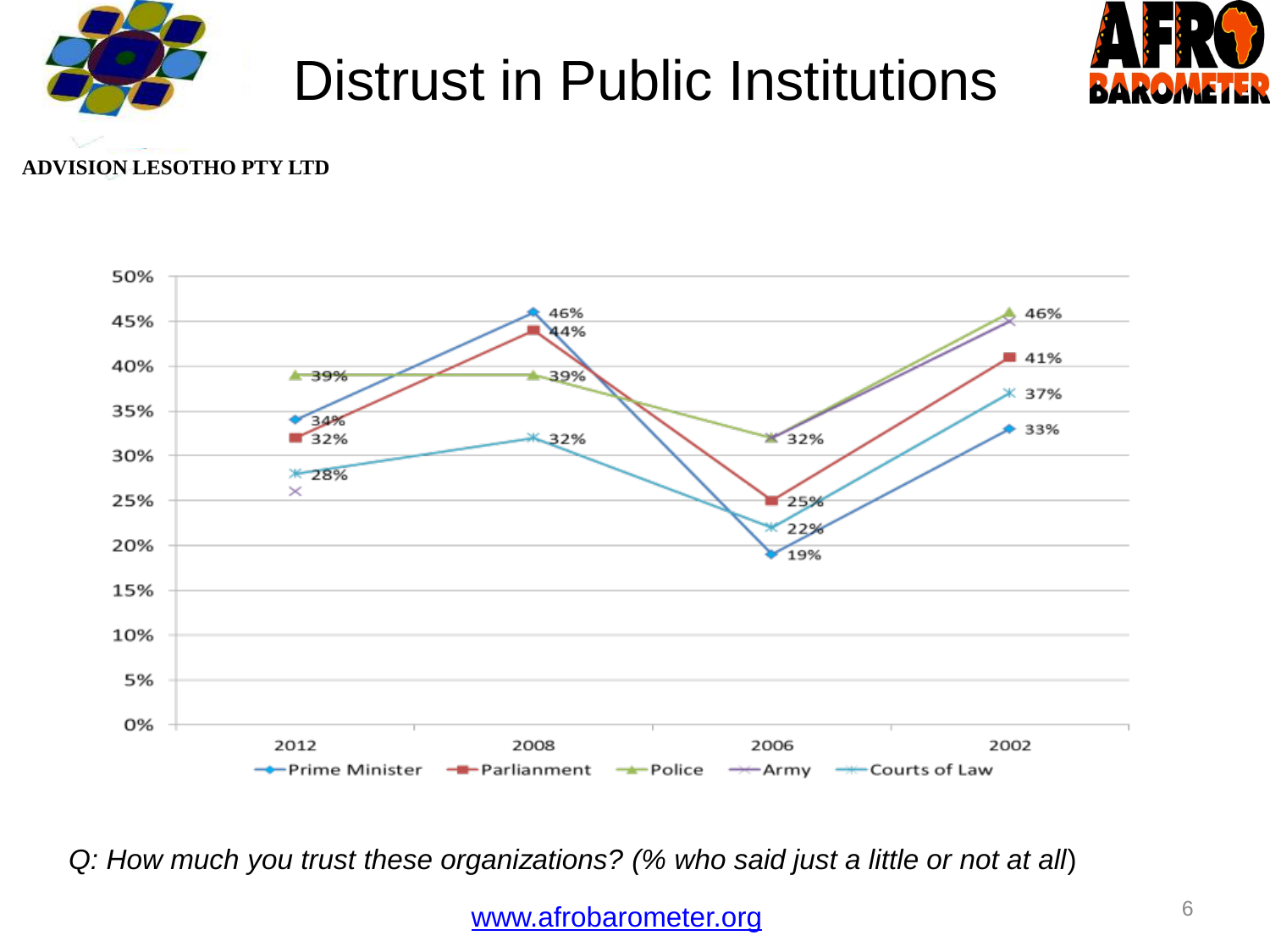

#### Trust in Other Institutions



- The army was trusted by the highest number of respondents; 65% of the Basotho said they trusted it in 2012.
- The LRA is trusted by the least number of respondents with 38% of participants in 2012.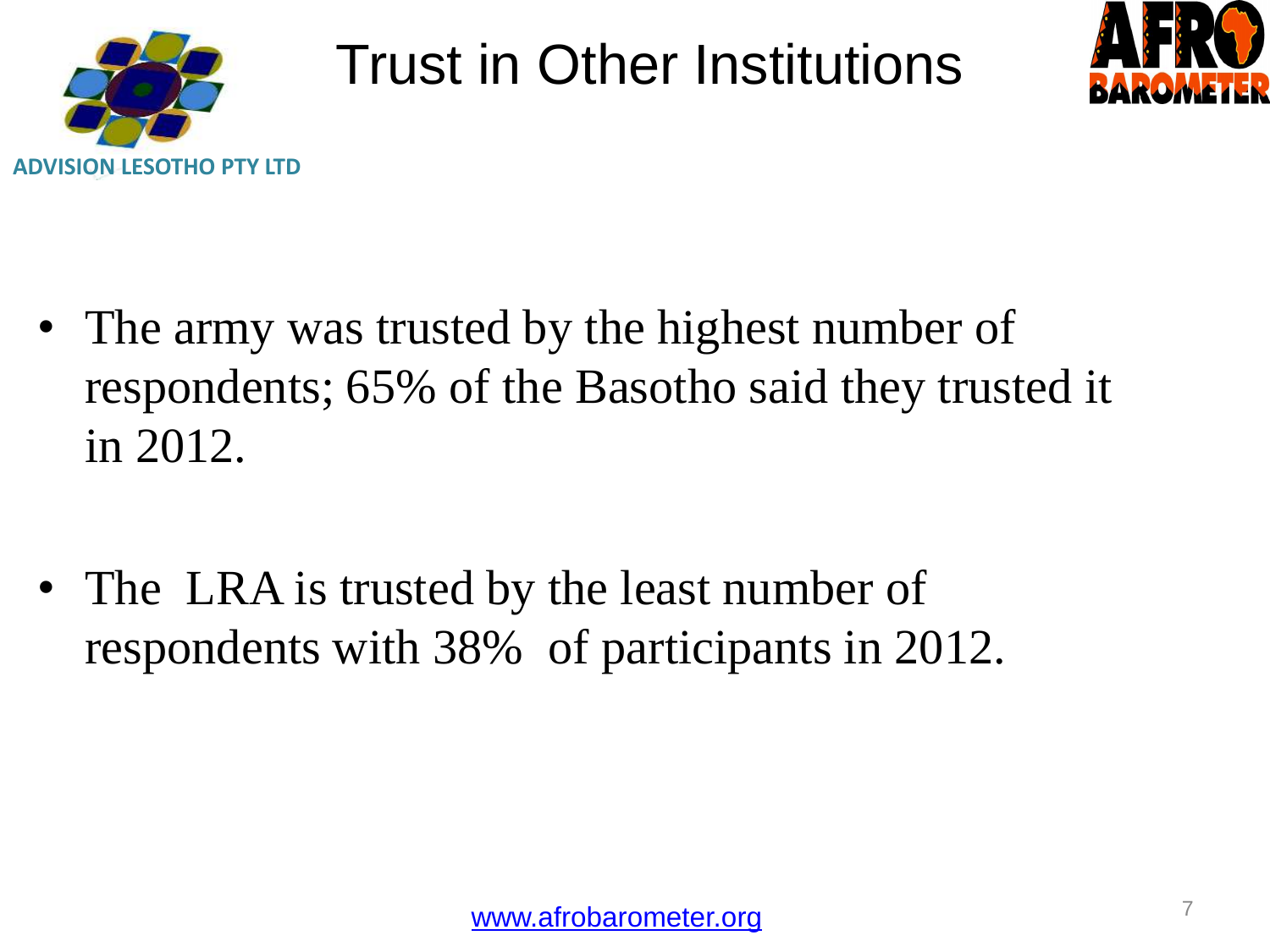

#### Trust in Other Institutions



#### **LESOTHO PTY LTD**



Q: How much do you trust these organizations? (% who said somewhat or a lot)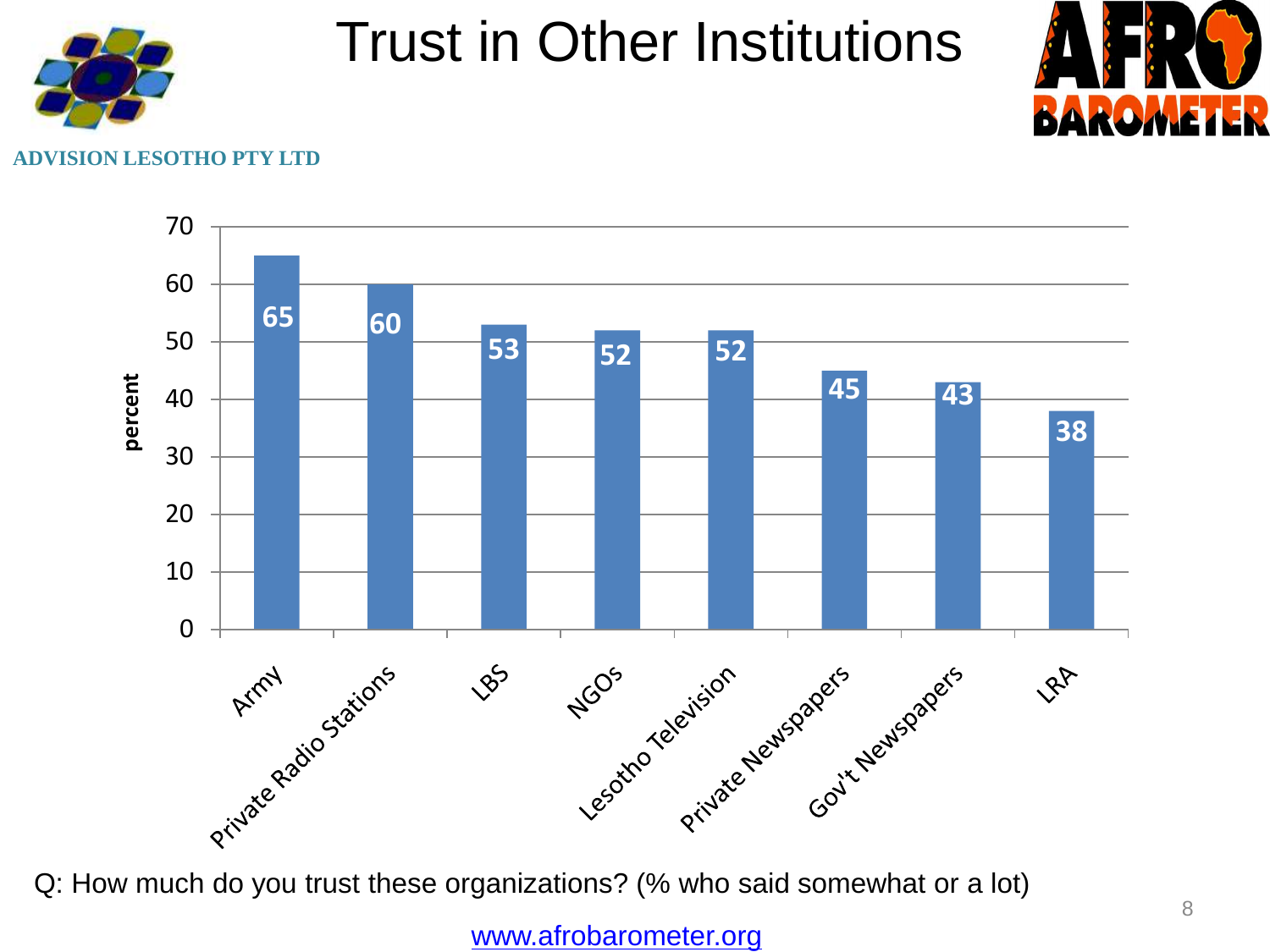

## Trust in Media



- In 2012, the percent of people who trust private newspapers is marginally higher at 45% compared to government newspapers with 43%.
- Radio stations garnered 60% of the respondents' votes of confidence. The government's national broadcasting services were trusted by 53% in 2012.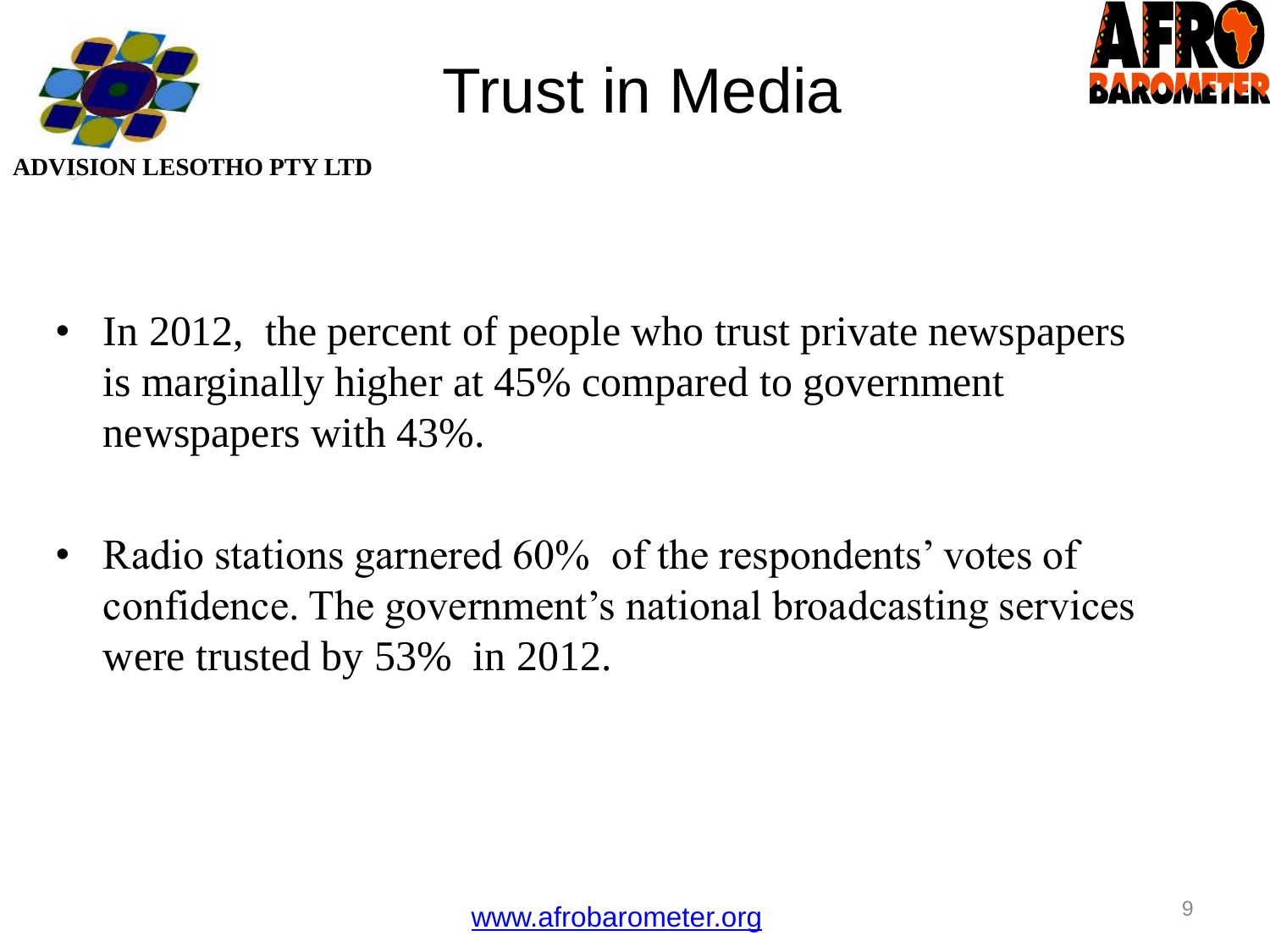



# Trust in Political Parties

**ADVISION LESOTHO PTY LTD**

- Within the coalition government, both ABC party and LCD party are equally trusted with 54% of respondents saying they trust them.
- The BNP is the least trusted with endorsements by just 45% of the respondents.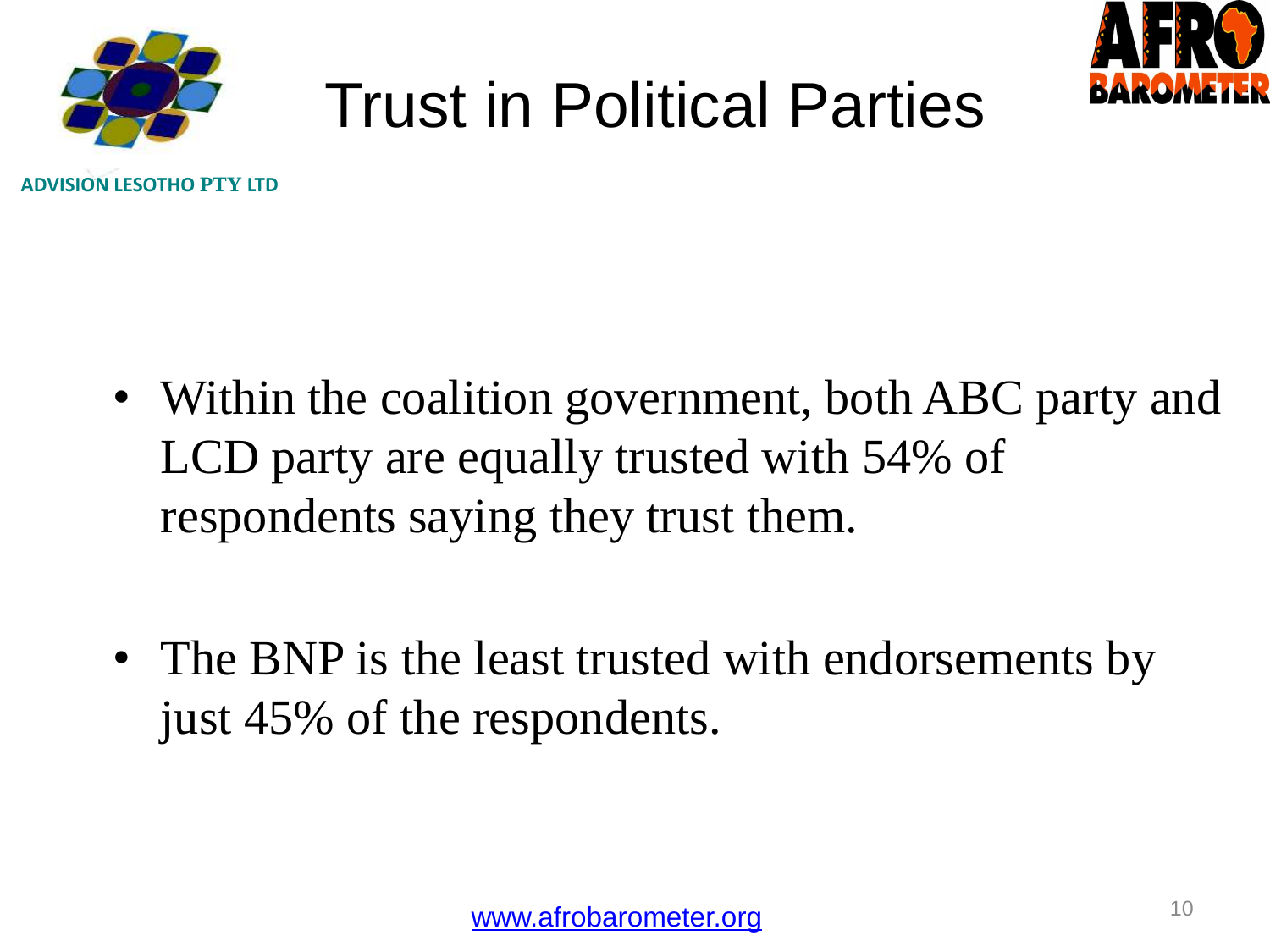

#### Trust in Political Parties



#### **ESOTHO PTY LTD**



*Q: How much you trust these parties? (% who said somewhat or a lot* ) [www.afrobarometer.org](http://www.afrobarometer.org/)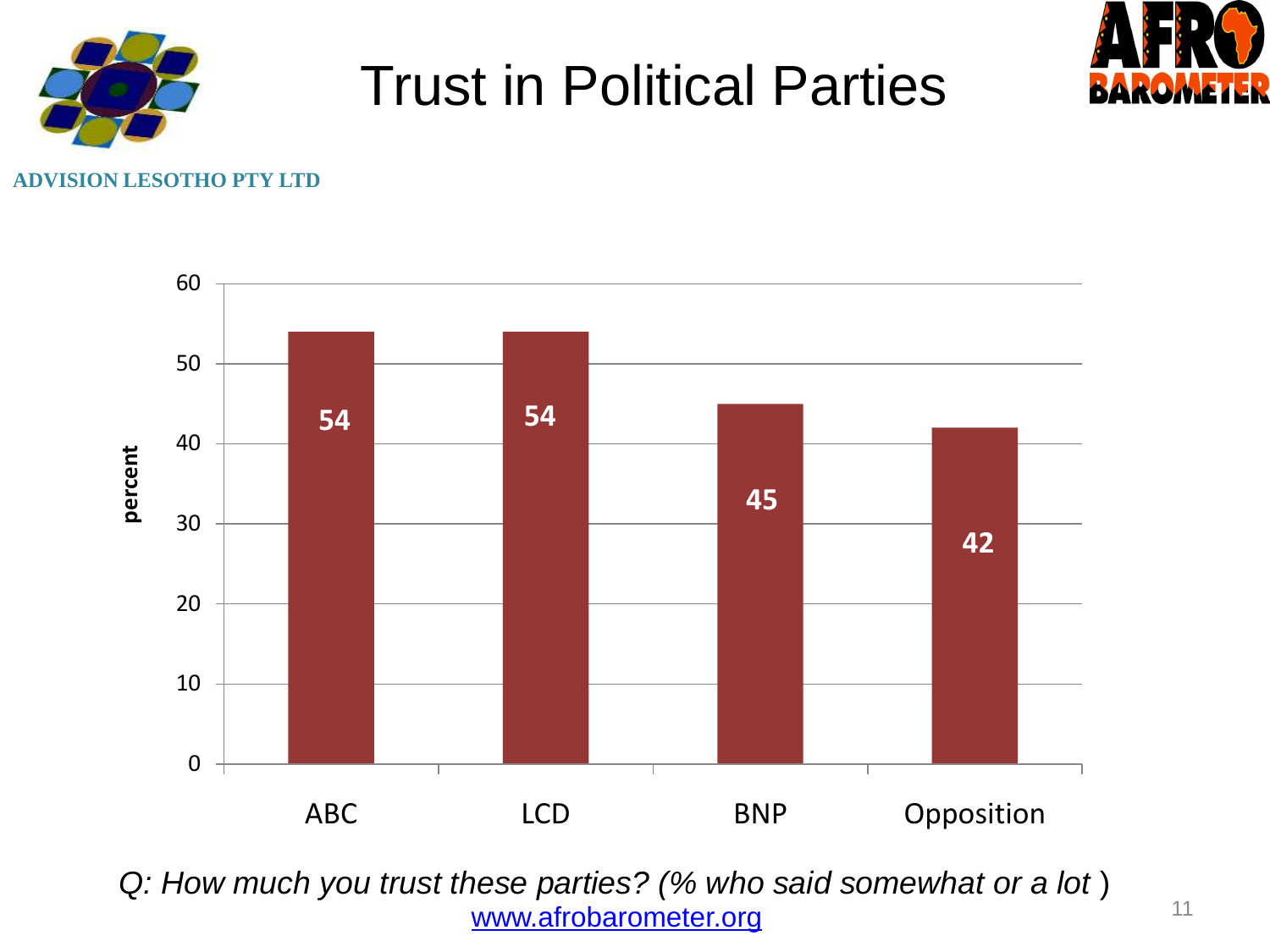

Perceived **Corruption** 



- Perception of corruption in parliament fell to 51% in 2012 from 64% in 2008.
- Perception of involvement in corruption by community councillors was 55% in 2012 from 66% in 2008.
- For government officials corruption perception fell to 65% in 2012 from 73% in 2008.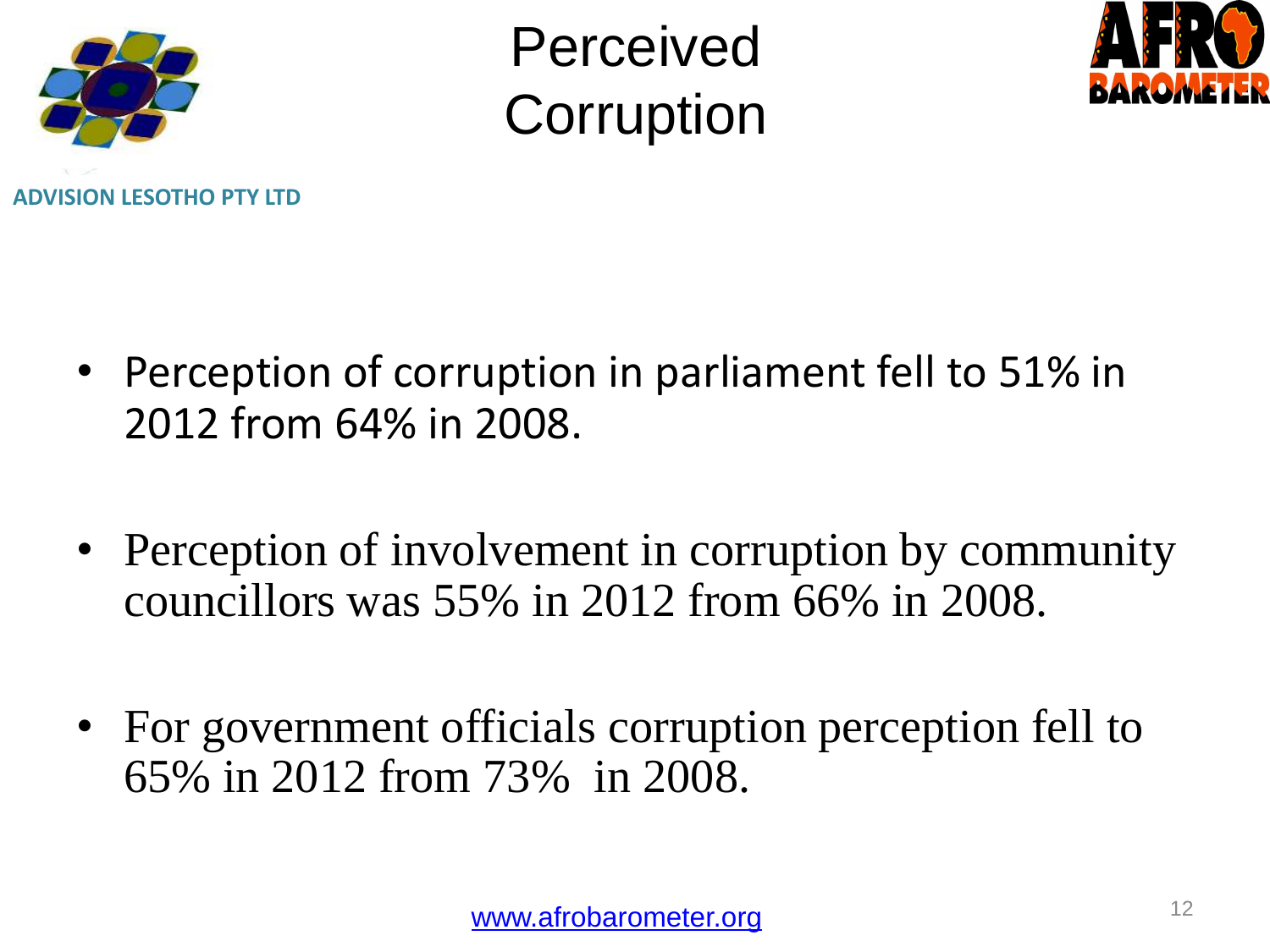

## **Corruption**



**ADVISION LESOTHO PTY LTD**

- Perceptions of corruption in the police fell to 70% of respondents in 2012 after rising to 79% in 2008 from 75% in 2006.
- In 2012 LRA was perceived to be involved in corruption by 46% of the respondents, and by 54% in 2008.
- 52% of respondents said judges and magistrates were involved in corruption in 2012 compared with 61% in 2008.
- Perceptions of corruption in traditional leaders fell to 66% of respondents in 2012 from 70% in 2008.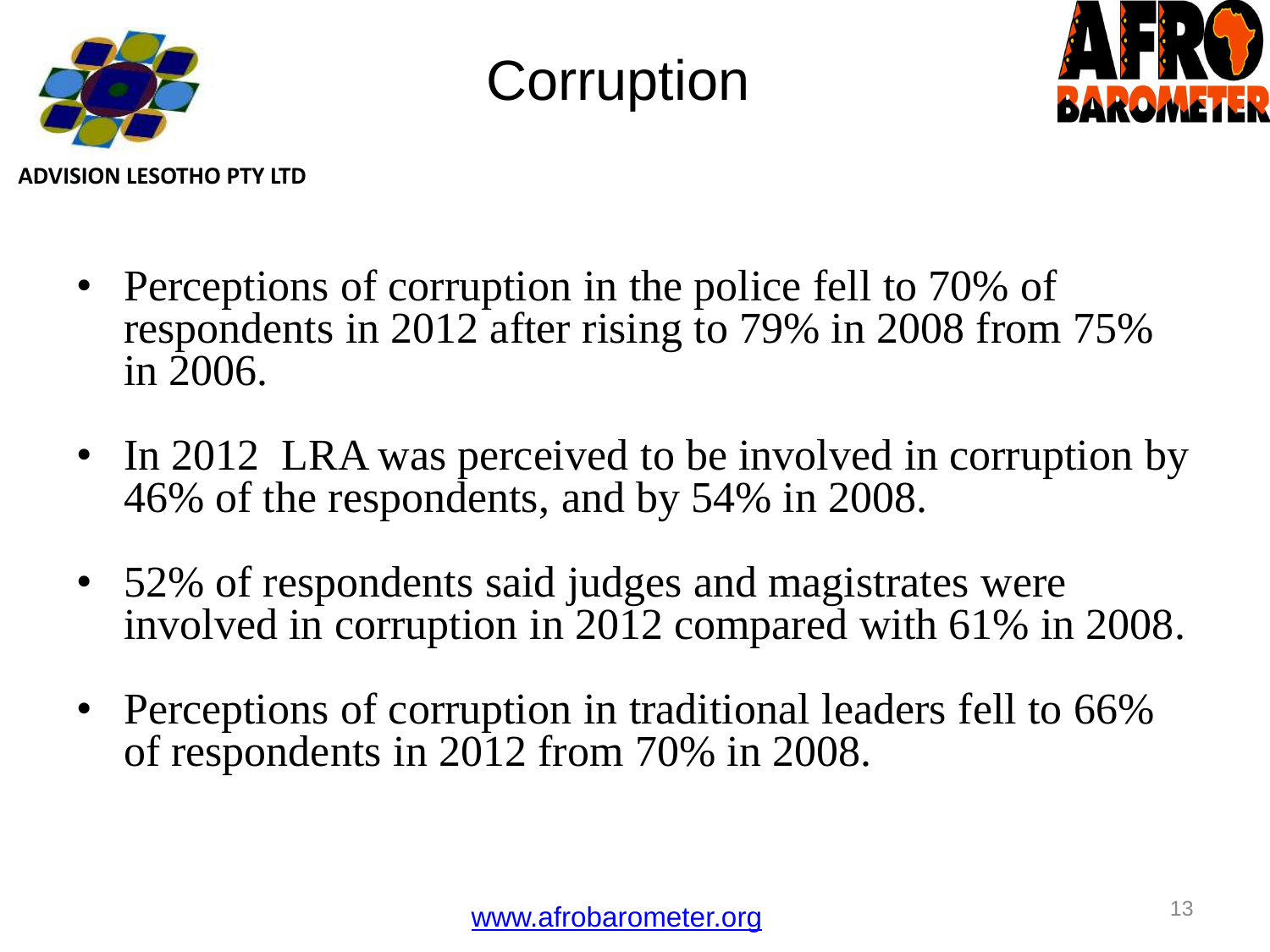

### Perceptions of Corruption in Public Institutions



**Y** LTD



 Q: Which of these officials are corrupt? (% who said some, many or all are corrupt) *\*Question wasn't asked about traditional leaders in 2006* [www.afrobarometer.org](http://www.afrobarometer.org/)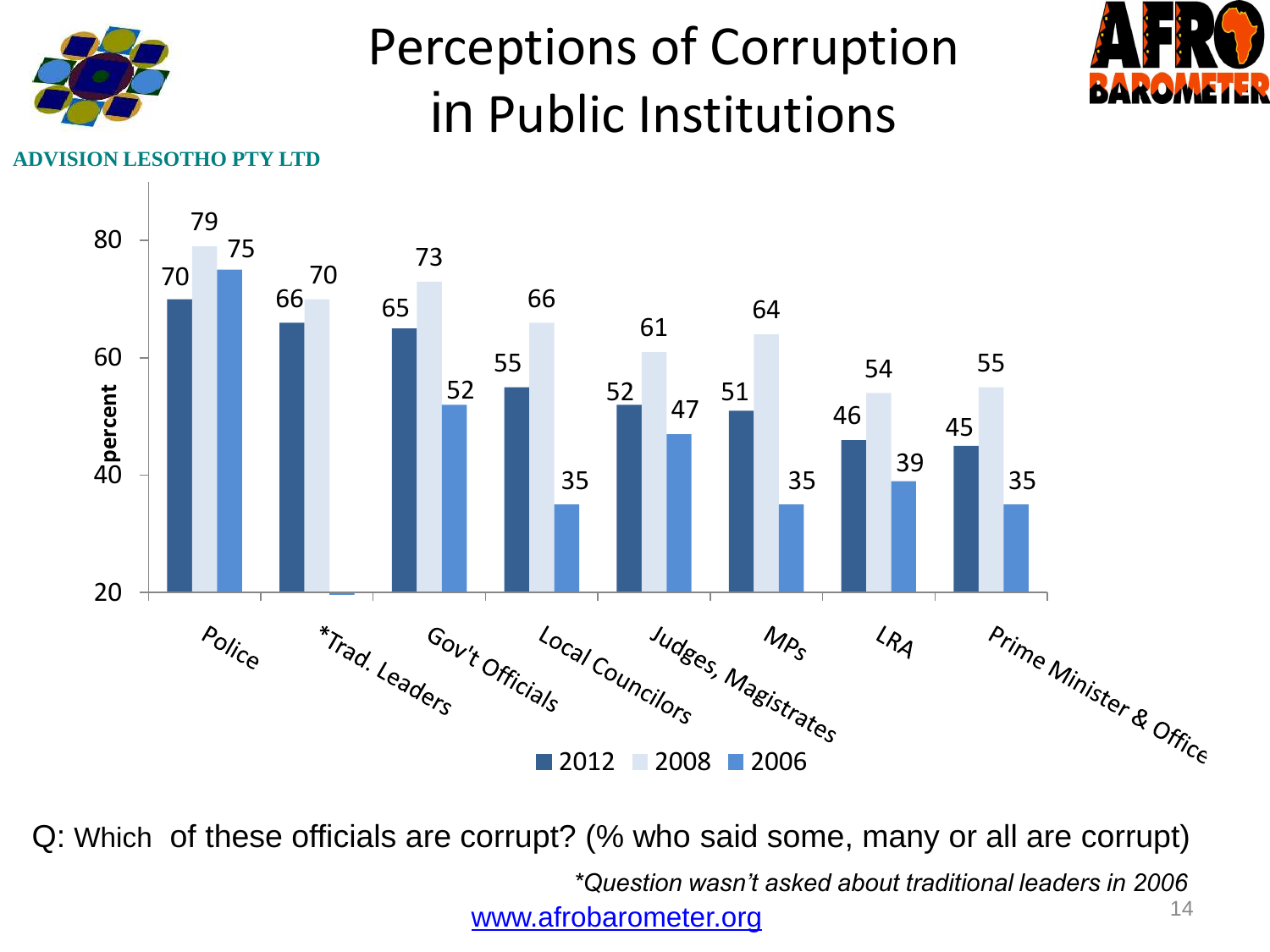

**ADVISION LESOTHO PTY LTD**

### Groups Perceived Corrupt by the Most People in 2012





Q: Which of these officials are corrupt? (% who said some, many or all are corrupt)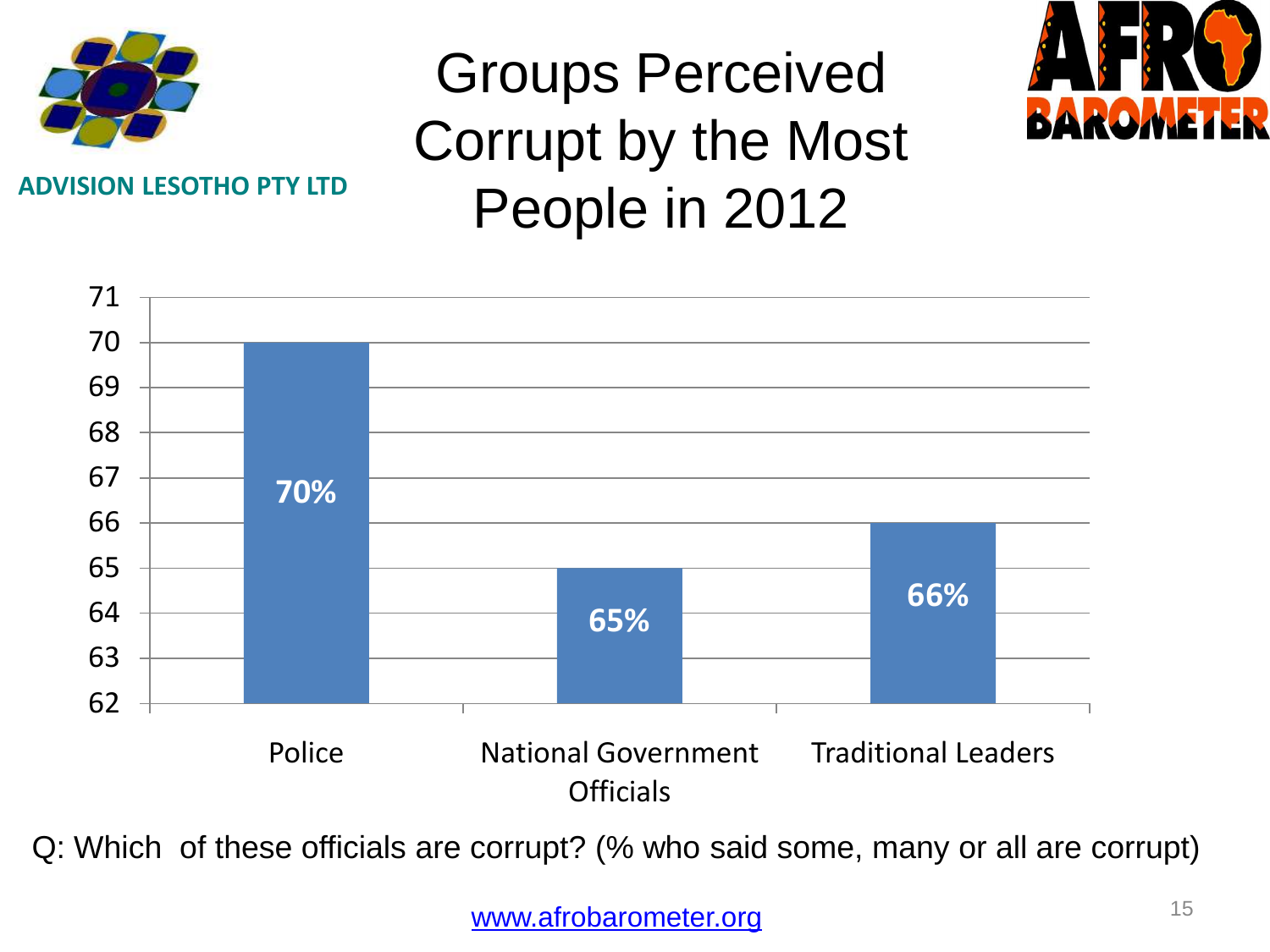

## **KEY FINDINGS**



**ADVISION LESOTHO PTY LTD**

- An increased number of Basotho are optimistic about corruption compared with 2008. For each government institution, the percentage of people who perceived at least some corruption fell in 2012 from 2008.
- A significant increase in trust for opposition parties after a slump in 2008 is probably a function of the honeymoon effect following the 2012 general election and subsequent first time model of government.
- A steep decline in level of trust and perception on corruption in 2008 may, among other reasons, have resulted from major split within the ruling party of the time.